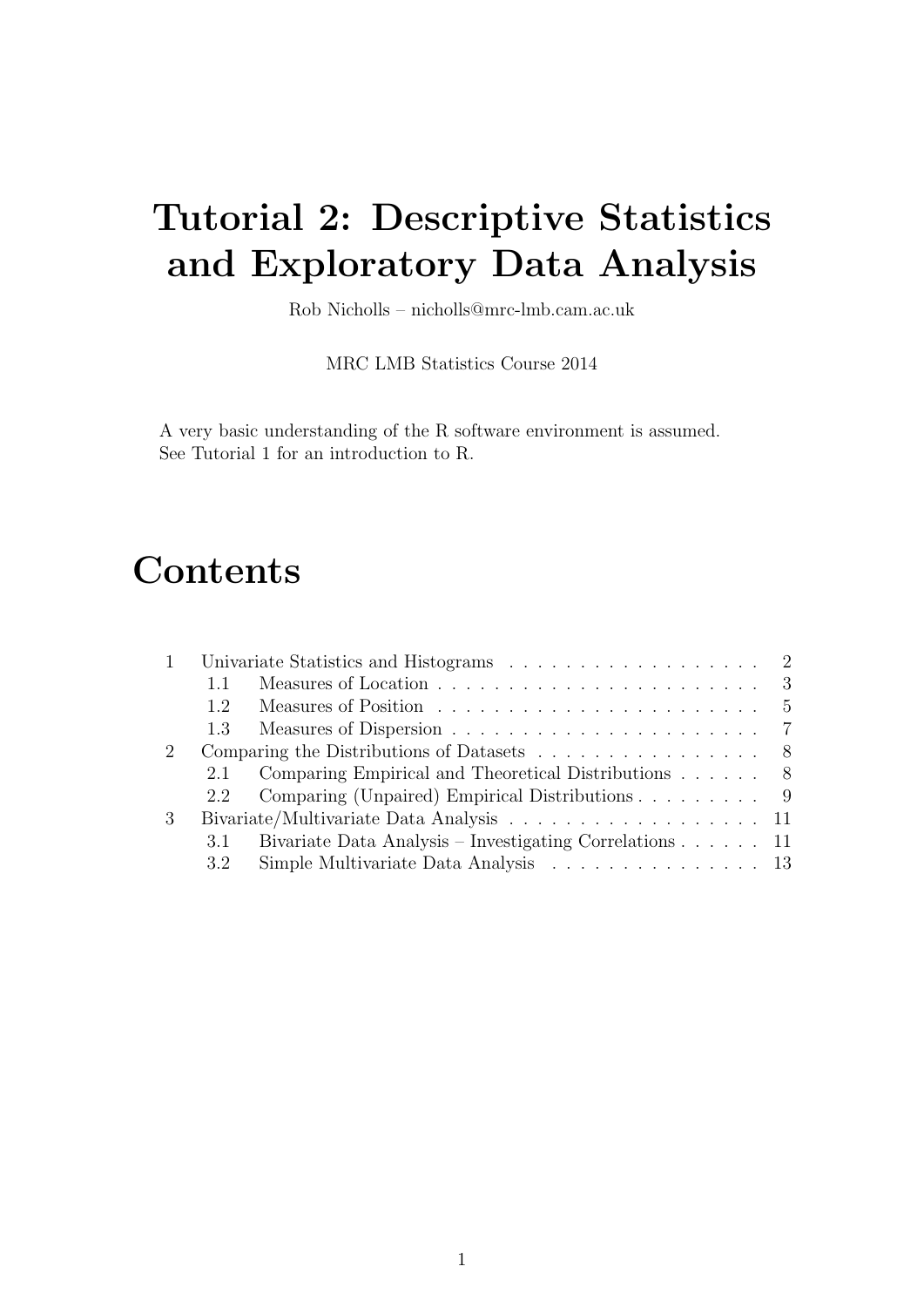# 1 Univariate Statistics and Histograms

The first part of this tutorial will consider univariate statistical analysis using R. This involves simple quantification and visualisation of the distribution of a univariate dataset.

To help illustrate the discussed concepts, we will use an artificial dataset. R contains built-in functions that will generate a dataset of random values typical of a particular distribution (e.g. see runif, rnorm and rpois; for a full list type ?Distributions). Begin by generating a vector of 1000 random values from the standard Normal distribution using the command:

 $x = rnorm(1000)$ 

The distribution of a univariate dataset may be easily visualised using a histogram. To plot a histogram of x type:

hist(x)

Histograms are bar charts, with bars arranged in equal-spaced intervals across the data range. The bar height is equal to the number (frequency) of values that occur in the corresponding interval in the dataset.

Note that it is not necessary to assign the result of  $\text{rnorm}(1000)$  to a variable x before creating the histogram – repeatedly executing the command:

#### hist(rnorm(1000))

would result in histograms being created using new vectors of artificially-generated random Normal data. Try this now, and see what happens. Note that the scales/limits of the axes automatically adjust according to the contents of the dataset. The xand y-axis limits may be fixed using the xlim and ylim arguments, respectively. Also, the text of the main and axes titles can be set using the main, xlab and ylab arguments.

The freq argument is useful for switching between displaying frequency (number of observations) and density (proportion) on the y-axis. The command:

#### hist(x,freq=FALSE)

would result in density being displayed on the y-axis. This scales the height of the bars so that the sum of all heights totals one. This is useful, as it results in a view that is independent of the dataset length – the scale of the y-axis would be the same whether the vector **x** contained 10 or 10,000 observations.

Another important argument is breaks, which determines the size of the interval on the x-axis (i.e. the bar width). Try the two commands:

```
hist(x,breaks=10)
hist(x,breaks=100)
```
Adjusting breaks can be useful when attempting to achieve an optimal representation. Note that, if frequency is plotted on the y-axis, changing the number of breaks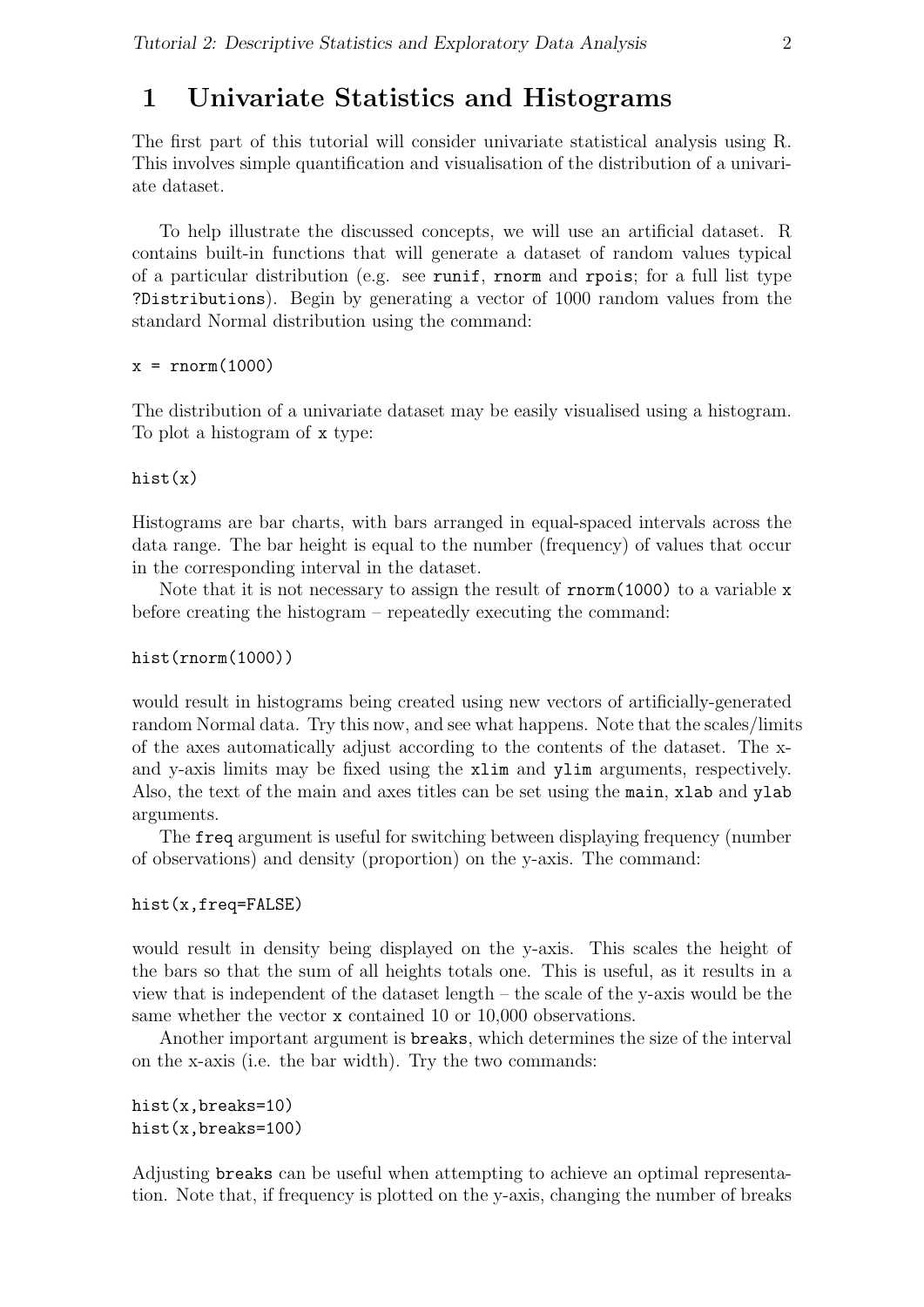can dramatically change the y-axis scale.

Not only does the hist function display a histogram, it also returns useful information regarding the histogram construction. Assign the return value of the hist function to the variable y using the command:

 $y = \text{hist}(x)$ 

and look at the contents of the y variable. You will see that y now contains potentially-useful data, such as the mid-points of the histogram bars, and the counts (frequencies) and densities corresponding to each of the bars. These data can be accessed using the '\$' symbol. For example, this information could be used to plot points corresponding to the relative heights of the histogram bars in a new plot, e.g. using the command:

```
plot(y$density∼y$mids)
```
A smooth curve approximating the histogram can be achieved using the density function. In this case, a smooth curve can be added to the plot using the command:

 $lines(density(x))$ 

#### Task 1:

- 1. Load the 'boot' library by typing: library(boot)
- 2. The dataset 'paulsen' within the 'boot' library contains data relating to neurotransmission in Guinea Pig brains. The current (pico-amperes) flowing into individual brain cells is stored in the variable 'y' (i.e. the vector containing these data can be accessed by typing: paulsen\$y). Display the distribution of these data using a histogram, using the argument breaks=30, displaying density on the y-axis (rather than frequency).
- 3. Use the lines and density functions to overplot a smoothed curve onto the histogram that represents the empirical probability density function, coloured red.

# 1.1 Measures of Location

It is often of interest to identify a statistic representing some notion of the average value in a given dataset or distribution. Such an 'average value', which may also be referred to as the *central* or *typical* value, is called a measure of *central tendency* or location.

There are various measures of central tendency. Two of the most common are:

- mean (R function: mean) the sum of all values divided by the number of observations. Also called the arithmetic mean, and is closely related to the expected value of a distribution.
- median (R function: median) the middle value, such that half of the data are above, and half are below the median.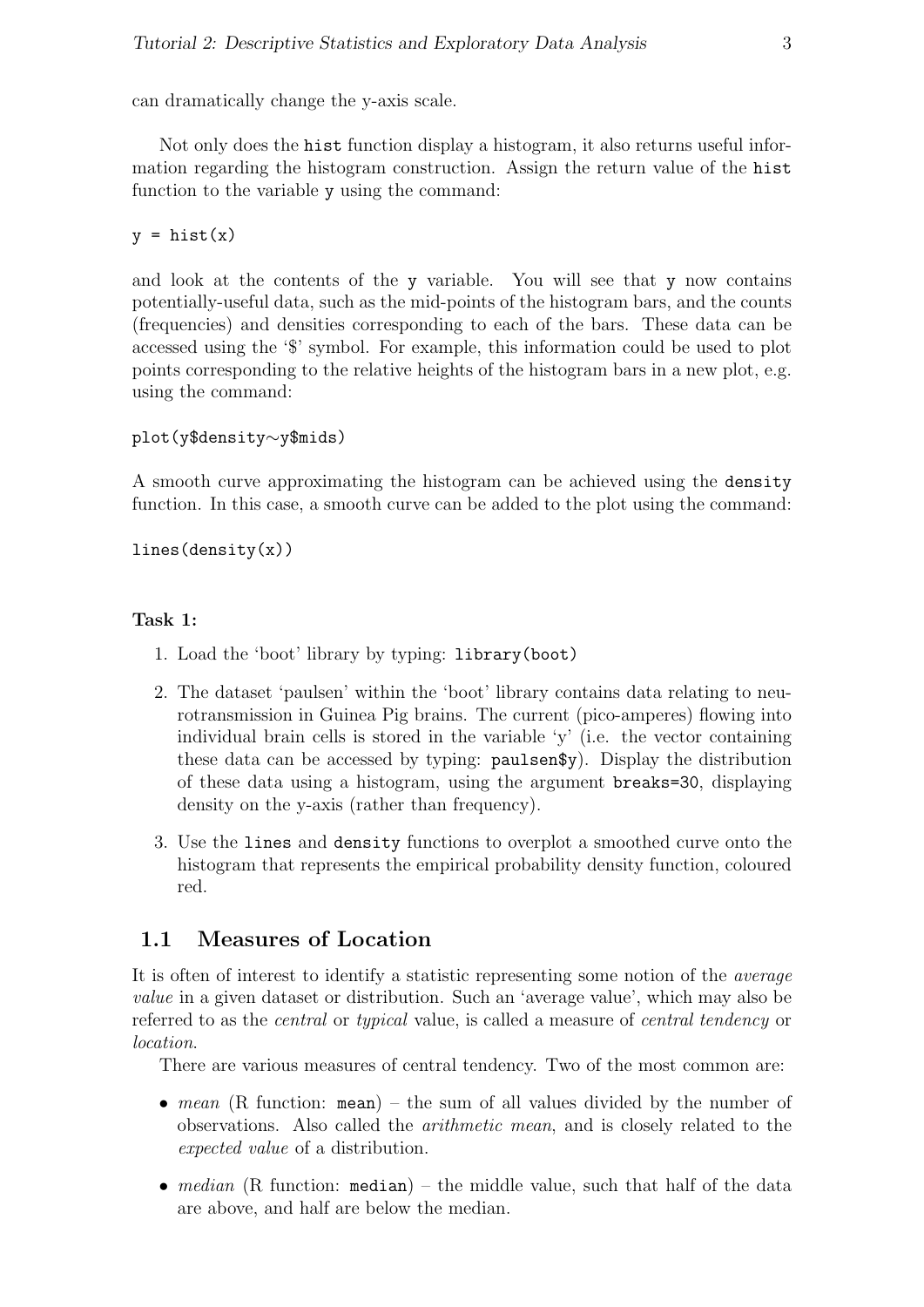Recall the histogram created earlier in the tutorial:

 $x = rnorm(1000)$ hist(x,freq=FALSE)

Vertical lines corresponding to the mean and median can added to the histogram using the commands:

abline(v=mean(x),col="red") abline(v=median(x),col="blue")

You will see that, in this case, the mean and median are very close to each other. The lwd argument can be used to change the line thickness.

Whilst the mean is mathematically and computationally convenient, and powerful for well-behaved symmetric data, it is highly sensitive to outliers and often inappropriate for describing the 'typical' value from an asymmetric distribution. In contrast, the median is a robust statistic, being insensitive to outliers and applicable to asymmetric data.

To demonstrate this, type the command:

 $y = c(x, 1000)$ 

which creates a variable y that contains the same values as x, except for the inclusion of an outlier (1000). Now type the commands:

 $mean(x)$ ; mean(y)  $median(x)$ ; median(y)

You will see that the mean is greatly affected by the inclusion of the outlier, whilst the median is (almost) unaffected. This can be visualised using the sequence of commands:

```
hist(x)
abline(v=mean(x),col="red")
abline(v=median(x),col="blue")
abline(v=mean(y),col="orange")
abline(v=median(y),col="green")
```
To illustrate the difference between the mean and median when the data are asymmetric (i.e. the distribution is skewed), create a new variable:

 $z = x^2$ 

Now plot the histogram of z, set the number of breaks to 50, and add vertical lines corresponding to the mean and median of z, similarly to as above. You will see that there is a large difference between the mean and median. Whilst the mean is the 'average value', it is clearly not a typical value from this distribution, since the vast majority of the data lie below the mean – this can be confirmed using the following command: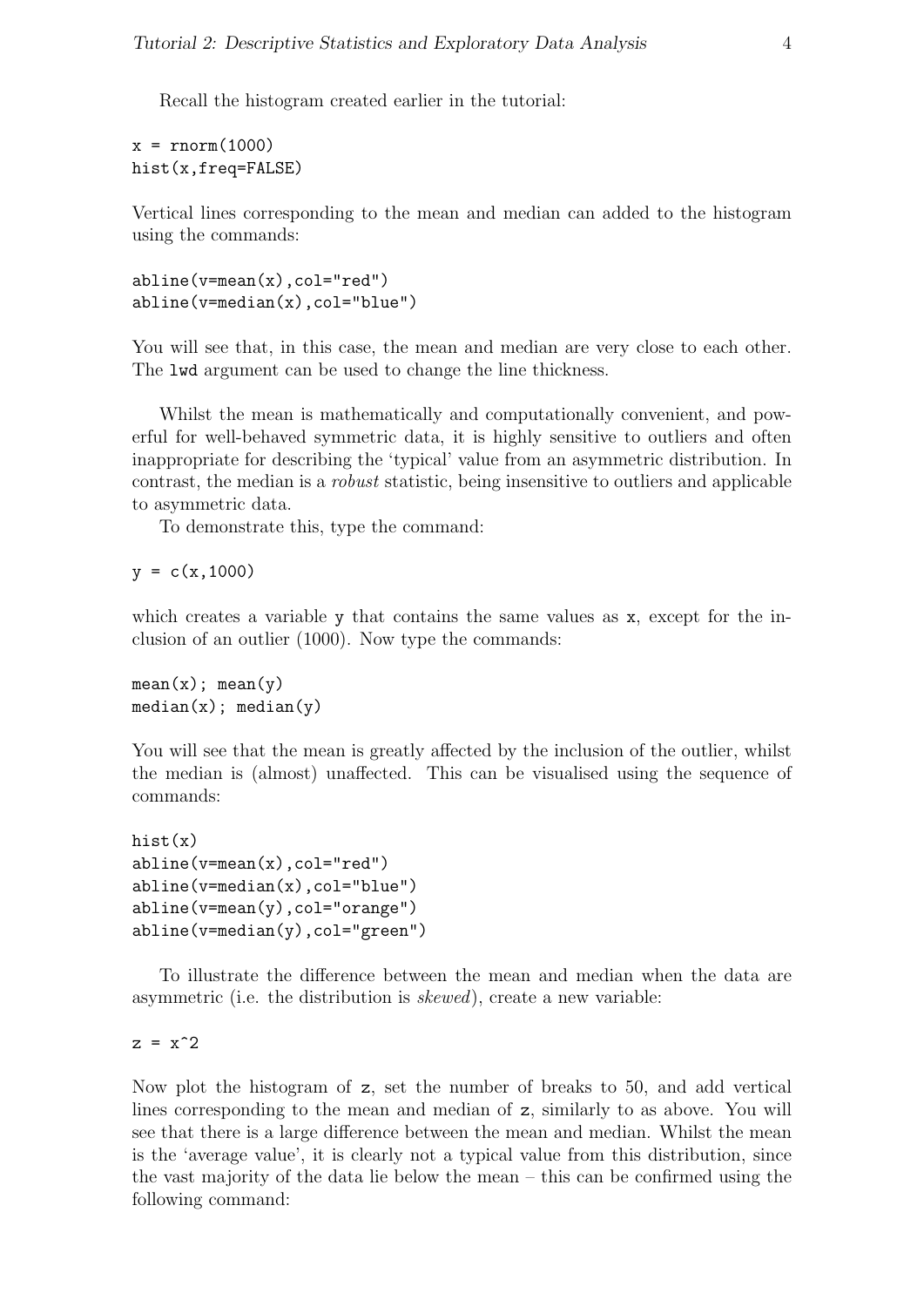## length(z[z<mean(z)])

## Task 2:

- 1. The inbuilt dataset 'rivers' contains data relating to the lengths of 141 rivers in North America. Display the distribution of these data using a histogram, using the argument breaks=30, displaying density on the y-axis (rather than frequency).
- 2. Use the lines and density functions to overplot a smoothed curve onto the histogram that represents the empirical probability density function, coloured red.
- 3. Draw vertical lines corresponding to the mean and median of the distribution, coloured orange and blue, respectively.
- 4. What is the relative difference between the mean and median of the distribution. How much proportionally larger is the mean than the median?

# 1.2 Measures of Position

In addition to measures of central tendency, it is often useful to calculate statistics regarding position within a distribution. Such measures include:

- minimum and maximum (R functions:  $min$  and  $max$ ) minimum and maximum values in an empirical distribution.
- quantiles (R function: quantile) the  $n<sup>th</sup>$  quantile is the value such that  $n\%$  of the data/distribution lie below that value. The 25<sup>th</sup>, 50<sup>th</sup> and 75<sup>th</sup> quantiles are also called the 4-quantiles, the  $1<sup>st</sup>$ ,  $2<sup>nd</sup>$  and  $3<sup>rd</sup>$  quartiles, or the lower quartile, median and upper quartile. The 1<sup>st</sup>,  $2<sup>nd</sup>$ , ...,  $99<sup>th</sup>$  quantiles are also called the 100-quantiles, or percentiles.

Recall the histogram created earlier in the tutorial:

 $x = rnorm(1000)$ hist(x,freq=FALSE)

By default, the R function quantile returns the minimum, lower quartile, median, upper quartile and maximum values (see the prob argument for other quantiles). These measures of position can be drawn onto the histogram using the command:

```
abline(v=quantile(x),col="red")
```
Note that all five values returned by the quantile function have been drawn as red vertical lines.

Now recreate the variable z: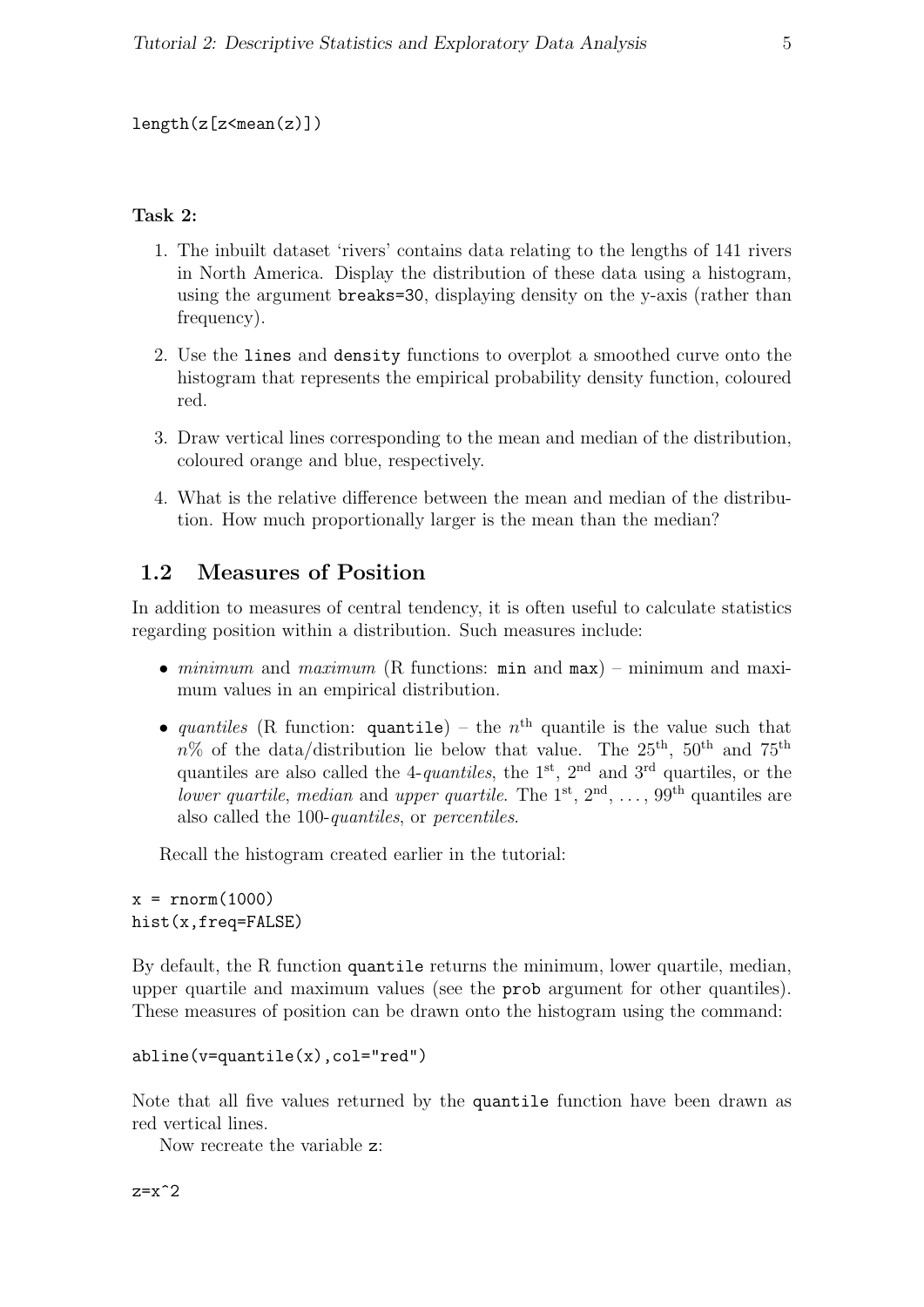For comparison with x, create a similar view for z (i.e. plot a histogram for z and add vertical lines using the abline and quantiles functions). Note that the distribution of z is asymmetric.

A simple intuitive view of such information can be achieved using a *box plot* (also called a *box-and-whisker plot*). Create a box plot of x using the command:

#### boxplot(x)

The median is displayed as a thick black line; the first and third quartiles correspond to the edges of the box; the 'whisker' lines extend out by approximately 1.5 times the difference between the first and third quartiles (or equal to the min/max values); and any values outside the whiskers are identified using circles (these are often called outliers, under the assumption that the data are Normal).

Create a box plot corresponding to z, and compare it with the box plot of x.

Another useful visual representation is the empirical cumulative distribution function, which is the proportion of observations lower than the  $n<sup>th</sup>$  quantile (yaxis) against the  $n<sup>th</sup>$  quantile (x-axis). This stepwise function may be plotted using:

```
plot(ecdf(x))
```
Similarly to above, vertical lines corresponding to quantiles of the distribution can be added to the plot:

#### abline(v=quantile(x),col="red")

Note that the theoretical values of the cumulative distribution function of the standard Normal distribution can be achieved using the pnorm function. Consequently, the commands:

```
a = \text{seq}(\min(x), \max(x), \text{length}.\text{out}=100)lines(pnorm(a)∼a,col="blue")
```
result in the theoretical curve being added to the plot, coloured blue. This helps to visualise the agreement between the randomly generated dataset x and the theoretical standard Normal distribution.

Note that the above could have been achieved using a single command by utilising  $R$ 's "->" assignment operator:

```
lines(pnorm(seq(min(x),max(x),length.out=100)->a)∼a,col="blue")
```
A similar plot can be achieved corresponding to z, using the commands:

```
plot(ecdf(z))
abline(v=quantile(z),col="red")
lines(pchisq(seq(min(z),max(z),length.out=100)->a,1)∼a,col="blue")
```
which utilises knowledge that z follows a  $\chi_1^2$  distribution (the reason for this will become apparent later in the Statistics course).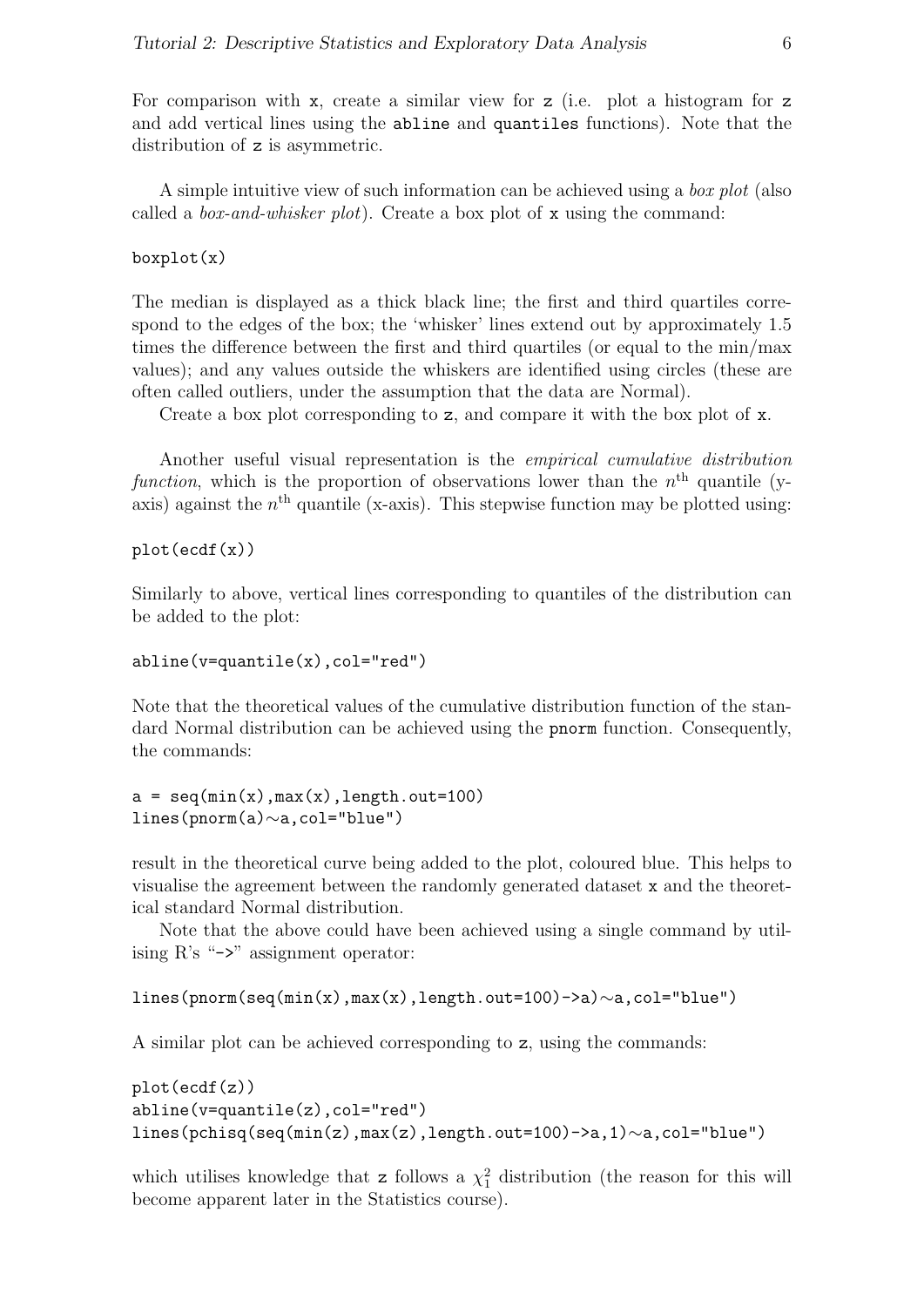Another useful function is summary, which provides a summary of an R object. For example, the command:

### summary(x)

returns the mean of x in addition to the values returned by the quantile function. The summary function is incredibly versatile, providing contextual information that depends on the class of the input object. For example, the command:

 $summary(hist(x))$ 

returns information regarding the return values of the hist function, along with information regarding the data returned by the particular function call.

## Task 3:

- 1. Recall the 'rivers' dataset. Display the distribution of these data using a histogram, using the argument breaks=30, displaying density on the y-axis.
- 2. Draw a vertical line corresponding to the median of the distribution, coloured red.
- 3. Identify the  $5<sup>th</sup>$  and  $95<sup>th</sup>$  percentiles of the distribution, and draw vertical lines corresponding to these values, coloured blue.

# 1.3 Measures of Dispersion

Measures of dispersion are also important statistics, which describe the overall 'spread' of the data/distribution. Such measures include:

- variance (R function:  $var$ ) average of the squared differences between the observations and the sample mean.
- standard deviation (R function:  $sd$ ) square root of the sample variance.
- range (R function: range) difference between the maximum and minimum.
- interquartile range (R function:  $IQR$ ) difference between the 1<sup>st</sup> and 3<sup>rd</sup> quartiles.

Similarly to how the median is a robust statistic describing the central tendency, the interquartile range is a robust measure of dispersion. However, the variance and standard deviation are more often used for reasons of mathematical and computational convenience.

For Normally-distributed data, observations have approximately 95% chance of lying within two standard deviations of the sample mean. Rephrased, since 95% of observations have values between the 2.5% and 97.5% quantiles, this means that the values of the 2.5% and 97.5% quantiles would be approximately two standard deviations from the sample mean, assuming the data are approximately Normally distributed.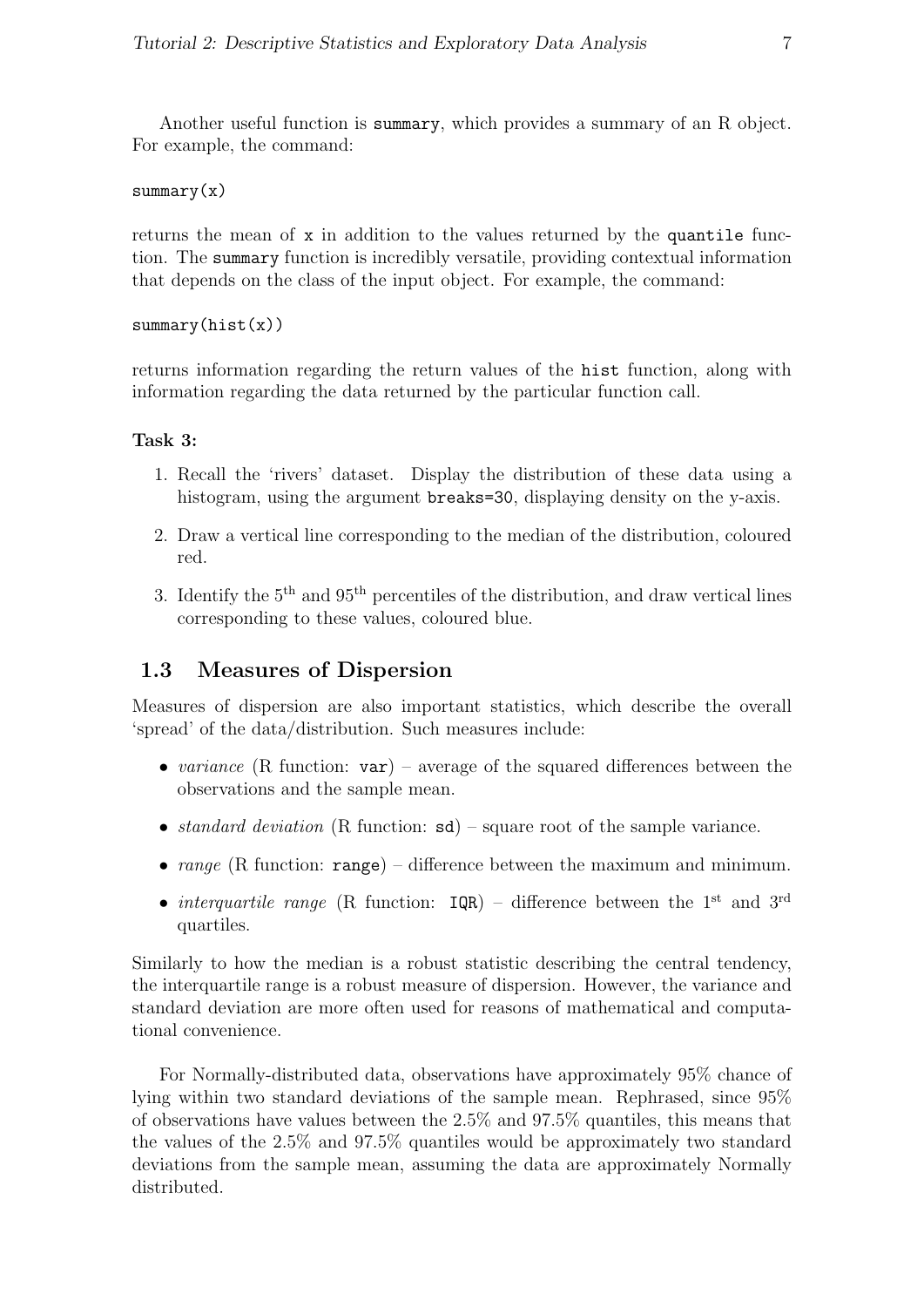#### Task 4:

- 1. Display the histogram of the artificial standard Normal data: x = rnorm(1000) using the argument breaks=30.
- 2. Calculate the two values that are two standard deviations from the sample mean.
- 3. Calculate the quantiles that these two values correspond to (i.e. the proportion of the distribution lower than these values). How close are these values to the 2.5% and 97.5% quantiles?
- 4. Repeat the calculations a few times using new datasets (i.e. recalculate x = rnorm(1000) each run). How much do the results vary over a few runs?

# 2 Comparing the Distributions of Datasets

It is often useful to compare datasets or distributions, such as when:

- comparing the empirical distribution of observed data with a theoretical distribution;
- comparing the overall empirical distributions of two datasets (unpaired);
- comparing two datasets that are paired, i.e. each observation in one dataset directly corresponds to an observation in the other. This is referred to as bivariate data analysis, and will be considered in Section 3.

# 2.1 Comparing Empirical and Theoretical Distributions

In Section 1.2 we saw how empirical and theoretical distributions can be visually compared by over-plotting their cumulative distribution functions (using ecdf and pnorm, for Normal data).

Another useful visual tool for comparing distributions is the Q-Q plot (Quantile-Quantile plot), which plots the quantiles from the empirical distribution against their theoretical counterparts. If the empirical distribution is in agreement with the theoretical distribution then all data points should lie on or close to the diagonal line.

Continuing to use the variable x containing a vector of artificially-generated random Normal variates, we can compare the empirical distribution of x against the standard Normal distribution using the command:

qqnorm(x)

which creates a Normal Q-Q plot. To aid visualisation of (dis)agreement, the line passing through the 1st and 3rd quartiles can be added to the Normal Q-Q plot using the command:

#### qqline(x)

It should be evident that there is a strong agreement between the empirical and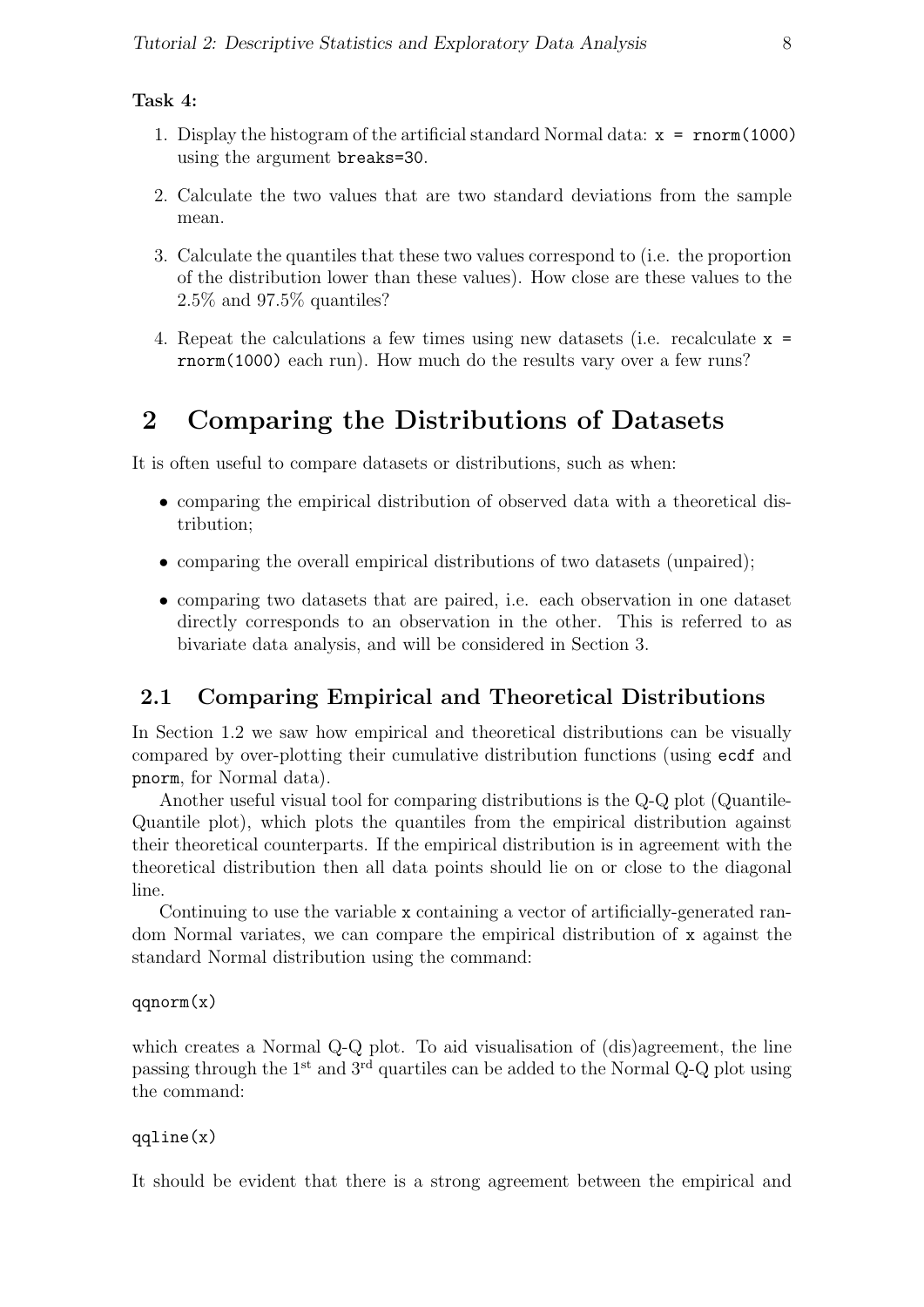theoretical distributions in this case, particularly in the centre of the distribution, with more noise being present near the edges.

In contrast, creating a Normal Q-Q plot corresponding to  $z = x^2$ ) should clearly indicate that z is not Normally distributed. Given information that z should follow a  $\chi_1^2$  distribution, we can create a Q-Q plot for z using the following commands:

```
qqplot(z,qchisq(c(1:1000)/1001,1))
```
Here, we use the  $qchisq(c(1:1000)/1001,1)$  command to generate a list of 1000 quantiles from the  $\chi^2$  distribution, against which to compare our dataset z.

Note that this procedure can also be used to plot the quantiles of two theoretical distributions against each other. For example, the standard Normal and  $\chi^2$  distributions can be compared using the commands:

```
a=c(1:1000)/1001
qqplot(qnorm(a),qchisq(a,1))
```
Or, more elegantly, using one command:

```
qqplot(qnorm(c(1:1000)/1001->a),qchisq(a,1))
```
#### Task 5:

- 1. The inbuilt 'faithful' dataset contains data regarding the waiting time and eruption duration of a geyser. Create a histogram of the eruption durations, which are stored in the variable 'eruptions'. What do you notice about this distribution?
- 2. Create a Normal Q-Q plot corresponding to the eruption durations data, to visually assess the Normality of the data. Add a Normal Q-Q line. Can the data be considered to be Normally distributed?
- 3. Recreate the Normal Q-Q plot with Q-Q line using the transformed data: abs(faithful\$eruptions-3). Can the transformed data be considered to be Normally distributed? Can you think of a good reason why such a transformation might be applied to this sort of dataset prior to analysis?

# 2.2 Comparing (Unpaired) Empirical Distributions

Recreate the variables x and z, as used earlier in the tutorial:

```
x=rnorm(1000)
z=x^2
```
The Q-Q plot can also be used to compare two empirical distributions. This can be achieved using the command:

```
qqplot(x,z)
```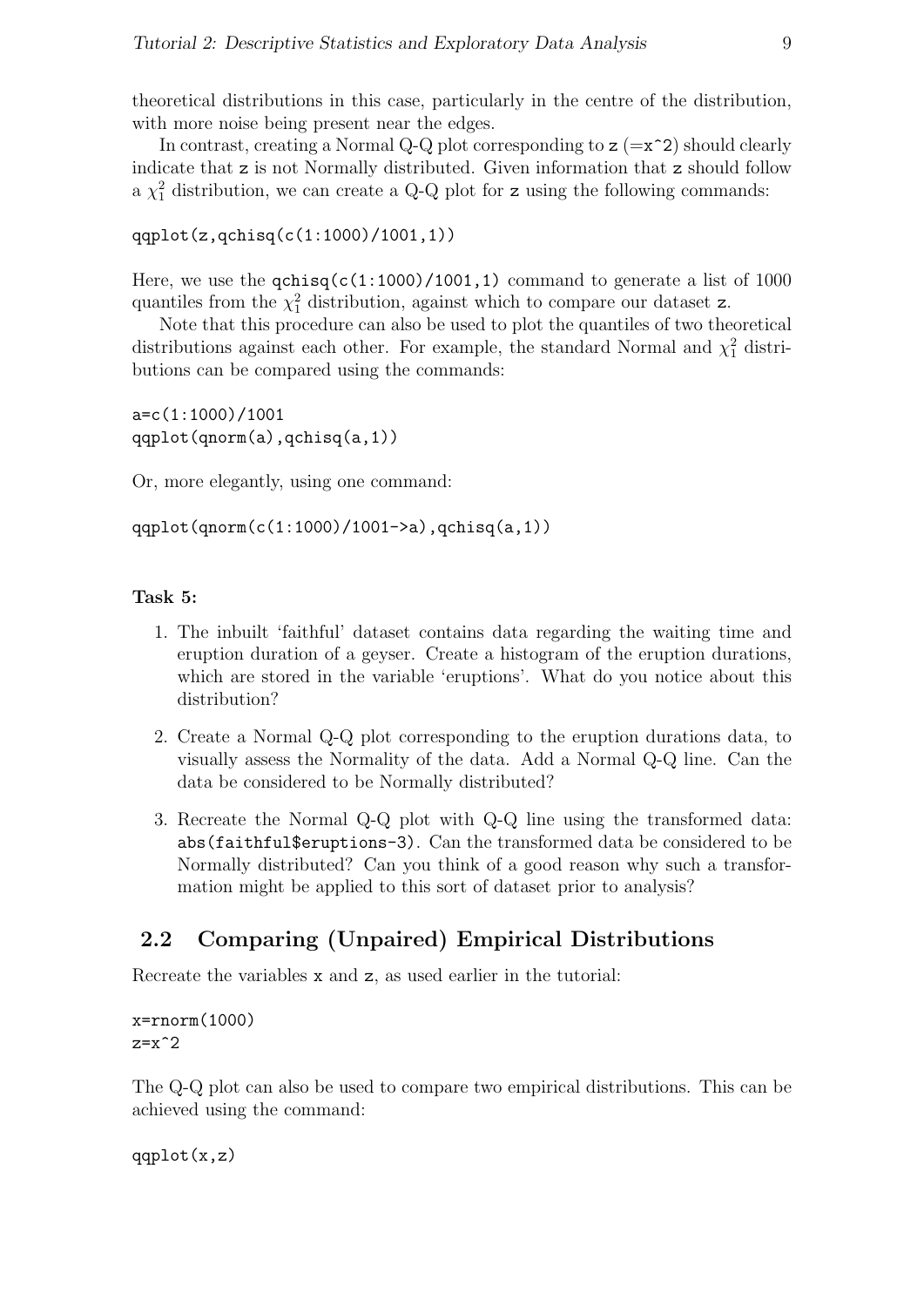In this case, it should be clear that the distributions of these datasets are not similar. However, two datasets artificially generated by taking random numbers from the standard Normal distribution should produce Q-Q plots that indicate similarity of those distributions:

 $x = rnorm(1000)$  $y = rnorm(1000)$  $qqplot(x,y)$ abline(a=0,b=1)

Here, the abline command draws a  $45^{\circ}$  line (i.e. intercept a=0, gradient b=1) to aid visualisation.

In Section 1.2 we visualised the distribution of univariate data using box plots. R allows multiple box plots to be plotted side-by-side, using the same axis scale, allowing intuitive visual comparison of distributions. For example, type the command:

 $boxplot(list(x=x,y=y,z=z))$ 

Here, we create a list with three entries (the three vectors containing the datasets), informing the boxplot function that separate boxplots for these three datasets should be plotted next to each other, using the same y-axis scale.

Note that assigning the datasets names within the list (i.e. setting  $x=x$ ,  $y=y$ and  $z=z$ ) allows these names to be displayed as text on the x-axis – the simpler command:  $boxplot(list(x,y,z))$  would have worked, but the box plots would have been labelled '1', '2' and '3' rather than 'x', 'y' and 'z'.

It should be clear that the two variables containing standard Normal data (x and y) have similar distributions, whilst the other dataset (z) has a dramatically different distribution.

Note that the above box plot can also be created by converting the data to two vectors, where the second vector indicates the 'factor', e.g.:

```
a = c(x,y,z)b = c(rep("x", length(x)), rep("y", length(y)), rep("z", length(z)))boxplot(a∼b)
```
#### Task 6:

- 1. The inbuilt 'PlantGrowth' dataset contains results from an experiment to compare plant yields obtained under a control and two different treatment conditions. The plant yields are stored in the variable 'weight'. Display a box plot corresponding to these data.
- 2. Data regarding the treatments are contained in the variable 'group'. Using a single plotting command, display side-by-side box plots of the distribution of weights for each of the three groups. Is there any visual evidence for differences between the three treatment groups?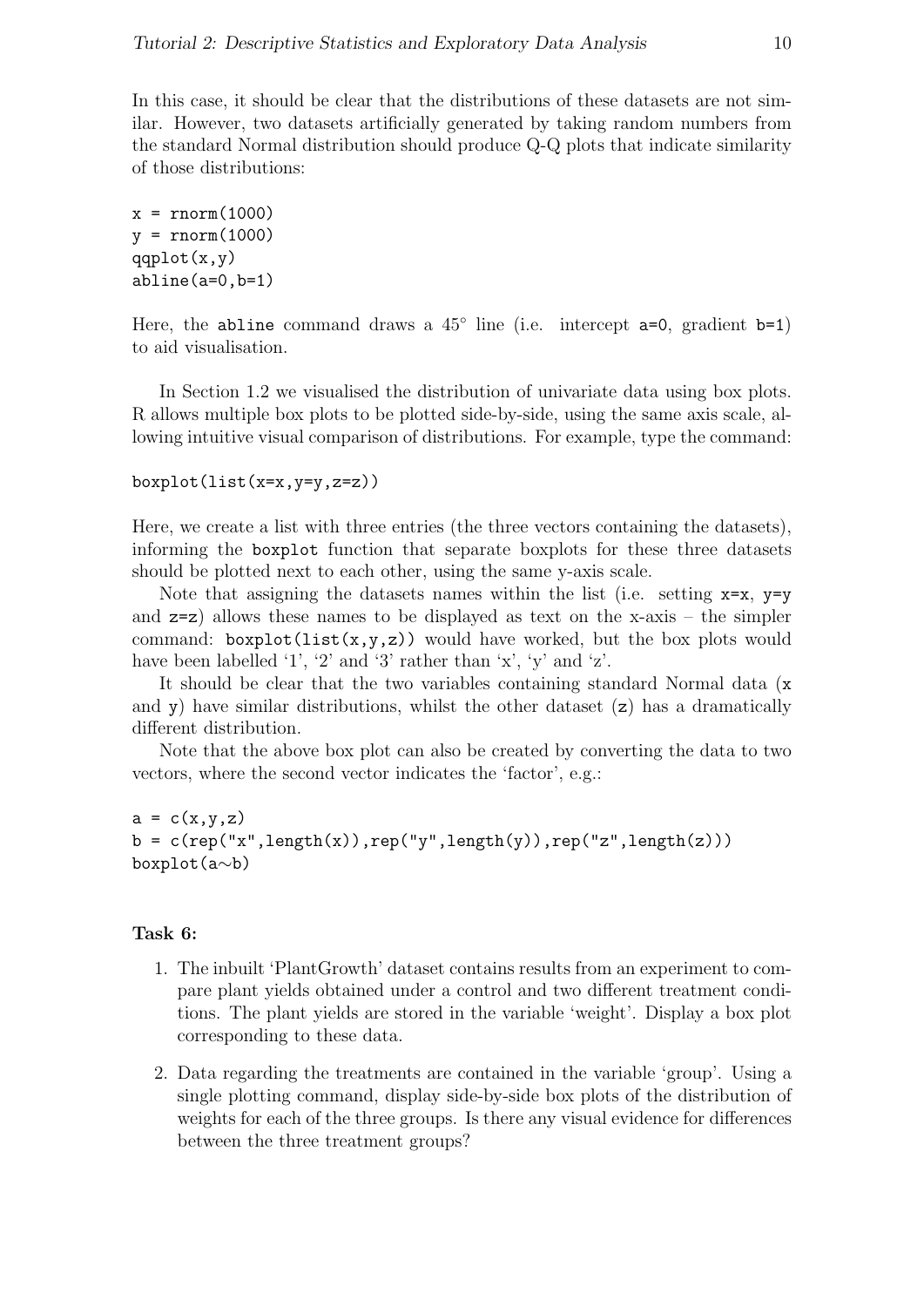# Task 7:

- 1. The inbuilt 'chickwts' dataset contains the results of an experiment to measure and compare the effectiveness of various feed supplements on the growth rate of chickens. The chicken weights are stored in the variable 'weight'. Display a box plot corresponding to these data.
- 2. Data regarding the differing feed supplements are contained in the variable 'feed'. Using a single plotting command, display side-by-side box plots of the distribution of weights for each of the groups. Is there any visual evidence for differences between the groups? Are there any feed supplements that seem to result in particularly light or particularly heavy chickens?

# Task 8:

- 1. The inbuilt 'DNase' dataset contains data obtained during development of an ELISA assay for the recombinant protein DNase in rat serum. The dataset contains columns pertaining to optical density at a given concentration, over 11 experimental runs. Display a box plot corresponding to the distribution of the optical density.
- 2. Display side-by-side box plots of the distribution of the optical density over all experimental runs, for each of the 8 concentrations. Does there appear to be a relationship between optical density and concentration?

# 3 Bivariate/Multivariate Data Analysis

So far we have only considered the comparison of univariate datasets, i.e. when there is no direct relationship between individual observations in the compared datasets. However, it is often interest to identify whether there are any relationships between paired variables within or between datasets. In the case where there are only two variables, this is called *bivariate data analysis*; where there are more than two variables it is called multivariate data analysis.

# 3.1 Bivariate Data Analysis – Investigating Correlations

The most common way of visualising the relationship between two paired variables is by using a scatterplot, allowing visual identification of any relationships that may exist between the two variables. For example, type the commands:

 $x = rnorm(1000)$  $y = rnorm(1000)$ plot(y∼x)

The fact that there is no relationship between these two variates is clarified by the lack of any visually observable correlation in the plot. Now type the commands:

```
x = rnorm(1000)z = x + rnorm(1000)plot(z∼x)
```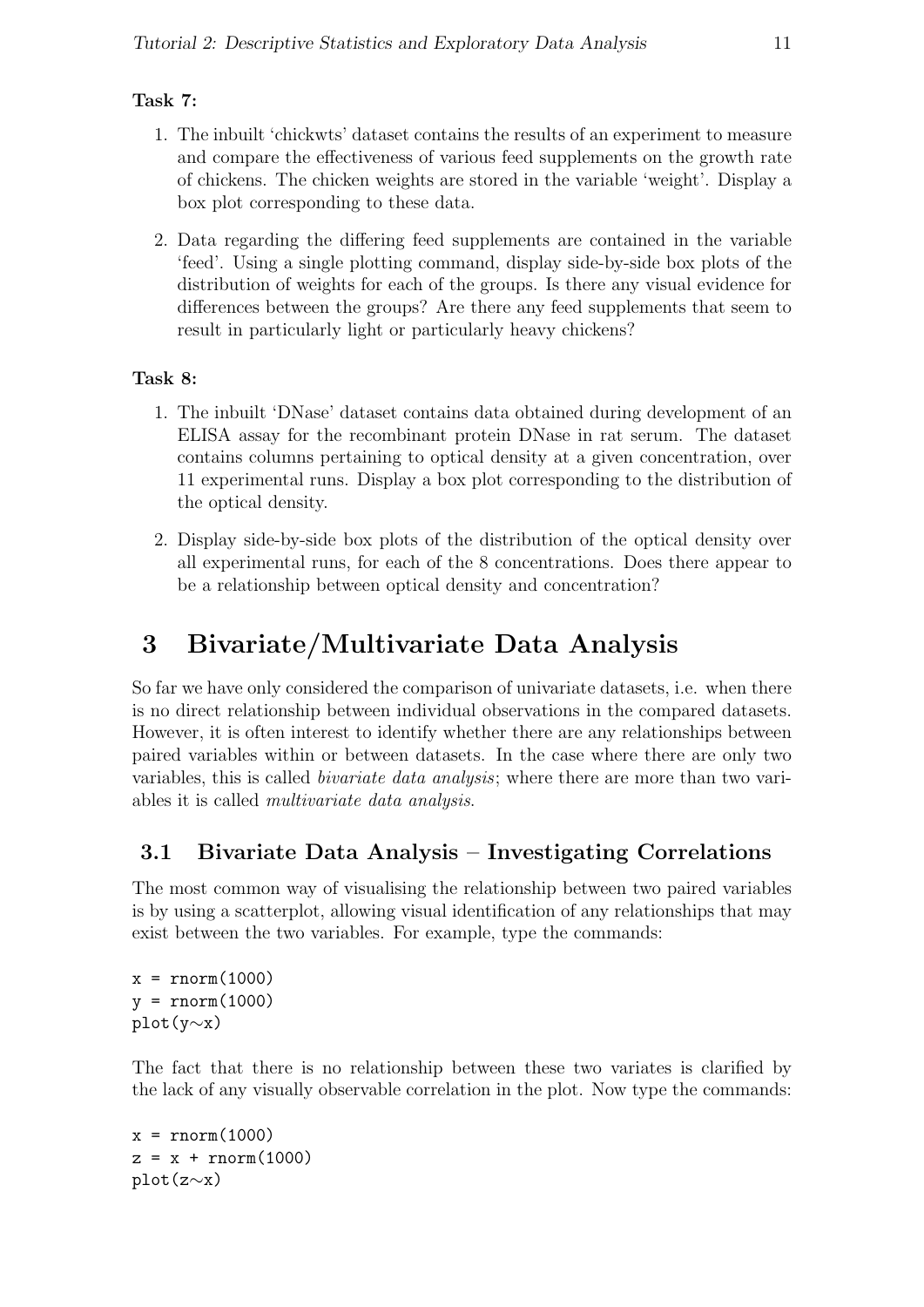Now, logically there should be a positive linear relationship between z and x, given that z is explicitly dependent on x. This assertion can be visually confirmed by looking at the plot of z against x, which clearly depicts a positive linear dependency.

The Pearson product-moment correlation coefficient, or simply the correlation, denoted by r, is a measure of the linear dependency between two variables. The correlation is bounded by  $[-1, 1]$ , with positive values indicating a positive correlation, negative values indicating a negative correlation, and values close to zero indicating little/no correlation. Plots that demonstrate a strong positive correlation tend to have many data points in the upper right and lower left quadrants, and few data points in the upper left and lower right quadrants (and the converse is true for plots demonstrating a strong negative correlation).

The correlation between two variables can be achieved using the cor function. Looking at the correlation between x and y, and x and z, using the commands:

 $cor(x, y)$  $cor(x, z)$ 

we can identify that there is no correlation between  $x$  and  $y$ , whilst  $x$  and  $z$  are positive correlated. Consequently, we can use the Pearson correlation  $r$  to quantitatively distinguish between correlated and uncorrelated variables, and distinguish between degrees of correlation. Importantly, such quantification does not rely on visual interpretation, which can be subjective.

However, it is important to remember that the Pearson correlation coefficient is only well-suited to the identification/quantification of linear relationships. In cases where there is a non-linear relationship between variables, a *non-parameteric* correlation coefficient, such as the *Spearman rank correlation coefficient*, may be more suitable. The Spearman correlation coefficient is defined as the Pearson correlation coefficient of the variables after converting them to ranks. This essentially means that the Spearman coefficient rewards a monotonic relationship, independent of linearity, at the expense of power. To illustrate this, consider the following example:

```
x = rnorm(1000)y = exp(x)plot(y∼x)
cor(x,y)cor(x,y,method="spearman")
```
Note that the spearman correlation is equal to 1, whilst the default (Pearson) correlation is considerably less than 1 (for a more extreme example consider the case where  $y = exp(exp(x))$ . Consequently, it is always important to consider the nature of the data when deciding on appropriate statistics from which to draw conclusions.

Relationships between variables will be further discussed later in the Statistics course as part of the Linear Regression topic.

#### Task 9:

- 1. Load the 'boot' library by typing: library(boot)
- 2. The dataset 'calcium' within the 'boot' library contains data relating to an experiment for the biochemical analysis of intracellular storage and transport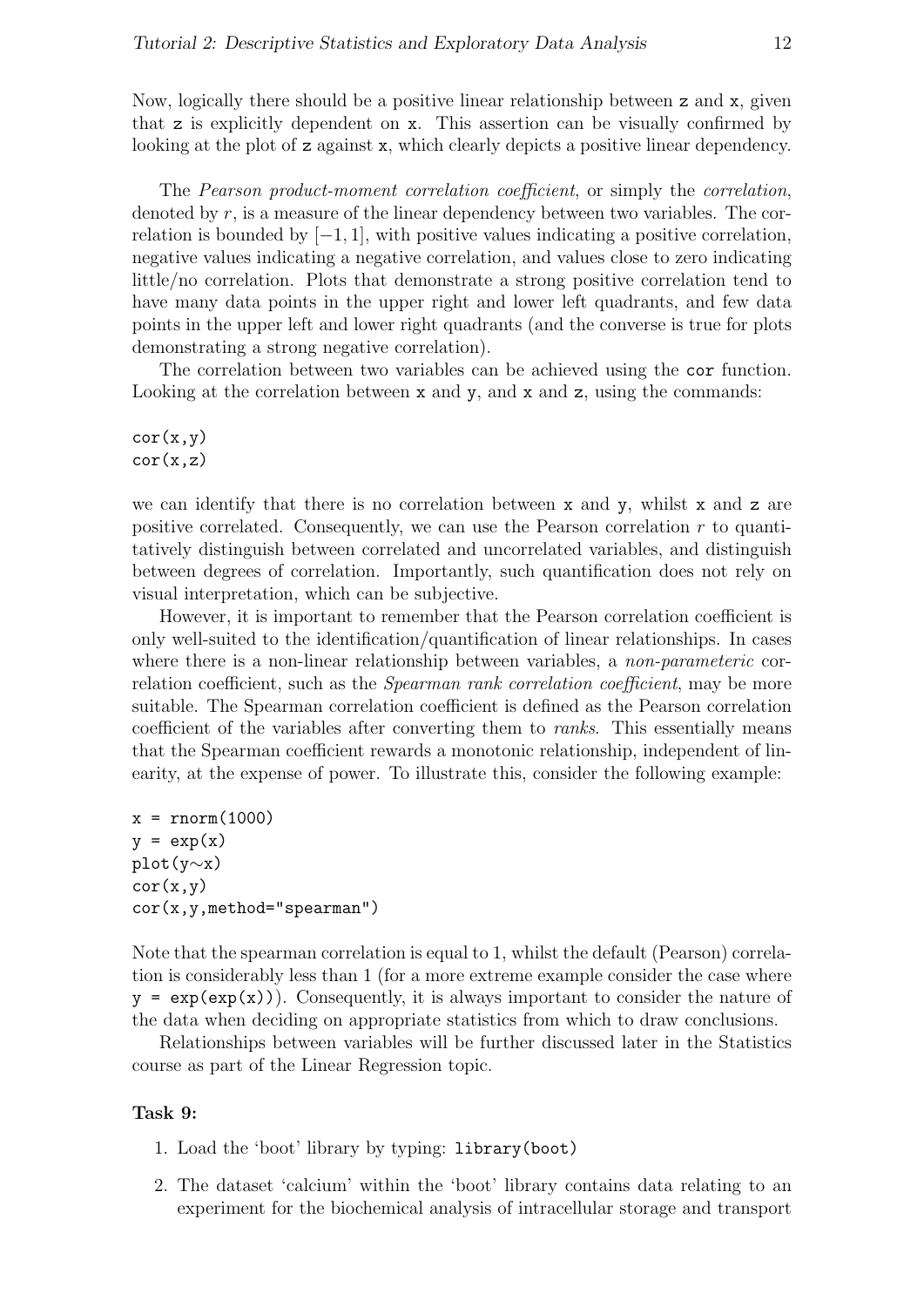of calcium across plasma membrane. The dataset records the calcium uptake against the time that the cells were suspended in solution. Create a scatterplot of calcium uptake against time.

- 3. Calculate the (Pearson) correlation between calcium uptake and time.
- 4. Calculate the Spearman correlation coefficient between calcium uptake and time. Is there a large difference between the Pearson and Spearman correlation coefficients? Can you explain any difference (or lack of difference) between them?

#### Task 10:

- 1. Load the 'boot' library by typing: library(boot)
- 2. The dataset 'survival' within the 'boot' library contains data relating to the survival percentages of batches of rats who were given varying doses of radiation. The dataset records the survival rate (as a percentage) against the radiation dose. Create a scatterplot of survival rate against dose.
- 3. Calculate the (Pearson) correlation between survival rate and dose.
- 4. Calculate the Spearman correlation coefficient between survival rate and dose. Is there a large difference between the Pearson and Spearman correlation coefficients? Can you explain any difference (or lack of difference) between them?
- 5. Apply the transformation:  $f(x) = \log(1/x)$  to the survival rate field. This can be achieved by creating a new variable:  $a = \log(1/survival$ surv). Create a scatterplot of the transformed survival rate (a) against dose.
- 6. Recalculate the Pearson and Spearman correlation coefficients, this time between the transformed survival rate (a) against dose. What is the difference between the new and old Pearson correlation coefficients? What is the difference between the new and old Spearman correlation coefficients? Can you explain the difference (or lack of difference) in the changes in these statistics?

## 3.2 Simple Multivariate Data Analysis

Datasets often contain more than two paired variables. From the point of view of visual exploratory data analysis, the difficulty with such cases is that the relationship between more than two variables cannot be easily represented using a simple 2-dimensional plot. Furthermore, variables may be continuous (e.g. floating point responses), discrete responses (e.g. integer or boolean) or controlled factors – the nature of the dataset determines how it should be analysed.

If a dataset (a 'data.frame') contains  $n > 2$  variables/columns then the versatile R function plot will by default plot an  $n \times n$  array of pairwise scatterplots corresponding to all possible variable-pair combinations, which can be useful for preliminary exploratory data analysis.

Consider the inbuilt dataset 'iris', which contains measurements of the sepal and petal length and width of 50 flowers from each of 3 species of iris. The command: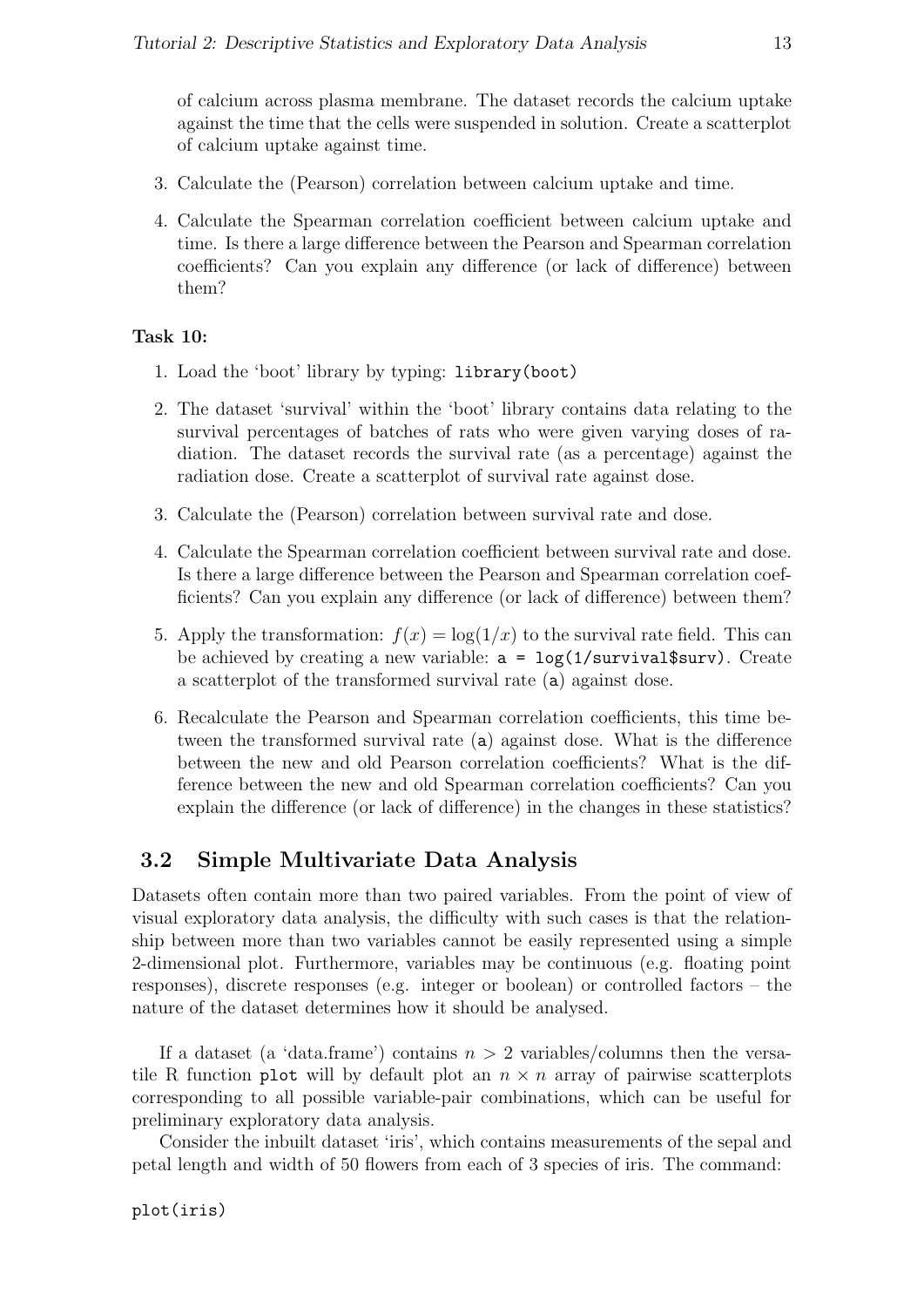creates a  $5 \times 5$  array of scatterplots of the 5 variables (4 responses and 1 factor). A glance at this plot reveals which variables are most correlated (e.g. Petal.Width and Petal.Length), which display obvious clustering (e.g. Petal.Width and Petal.Length), and which factors are responsible for such clustering (the *setosa* species is clearly distinct from the *versicolor* and *virginica* species).

We might then choose to display multiple box plots allowing visualisation of the distributions of the four response variables at each of the Species levels – multiple side-by-side box plots can be useful for visually investigating the affect of different factors (independent variables whose values are discrete and can be categorised). This can be done using the sequence of commands:

```
quartz(width=7,height=7)
par(mfrow=c(2,2))boxplot(iris$Petal.Length∼iris$Species,main="Petal.Length")
boxplot(iris$Petal.Width∼iris$Species,main="Petal.Width")
boxplot(iris$Sepal.Length∼iris$Species,main="Sepal.Length")
boxplot(iris$Sepal.Width∼iris$Species,main="Sepal.Width")
```
Here, the quartz (width=7,height=7) command opens a new graphics device window with the specified size in inches (availability of quartz may depend on the system – if your system doesn't support quartz then you can use the  $x11$  function as an alternative). The  $par(mfrow=c(2,2))$  command specifies for the graphics window to be split into a  $2 \times 2$  array of subfigures, allowing four separate figures to be simultaneously viewed.

Looking at the four box plots, it is clear that Petal.Length and Petal.Width are able to distinguish between setosa and the other two species, having much shorter Petal.Length and Petal.Width values. Perhaps interestingly, the Sepal.Width of setosa appears to be noticeably larger than for the other two species, on average.

If provided with a data frame containing  $n$  numerical columns, the cor function will return an  $n \times n$  matrix containing the pairwise correlations corresponding to each variable-pair combination. In this case, the command:

#### $cor(iris[,1:4])$

returns the  $4 \times 4$  correlation matrix describing the pairwise correlations between the response variables. This agrees with the previous assertion that Petal.Length and Petal.Width are highly correlated, and also indicates the correlation of Petal.Length and Sepal.Length. Furthermore, Sepal.Width is recorded as being negatively correlated with Petal.Length and Petal.Width, and Sepal.Length and Sepal.Width appear relatively uncorrelated (and negatively correlated, if at all).

We will now consider an example using the 'poisons' dataset in the 'boot' library. If you haven't done so already, load the 'boot' library by typing:

#### library(boot)

The 'poisons' dataset contains data regarding animal survival times after been poisoned with one of three poisons, and treated with one of four treatments. The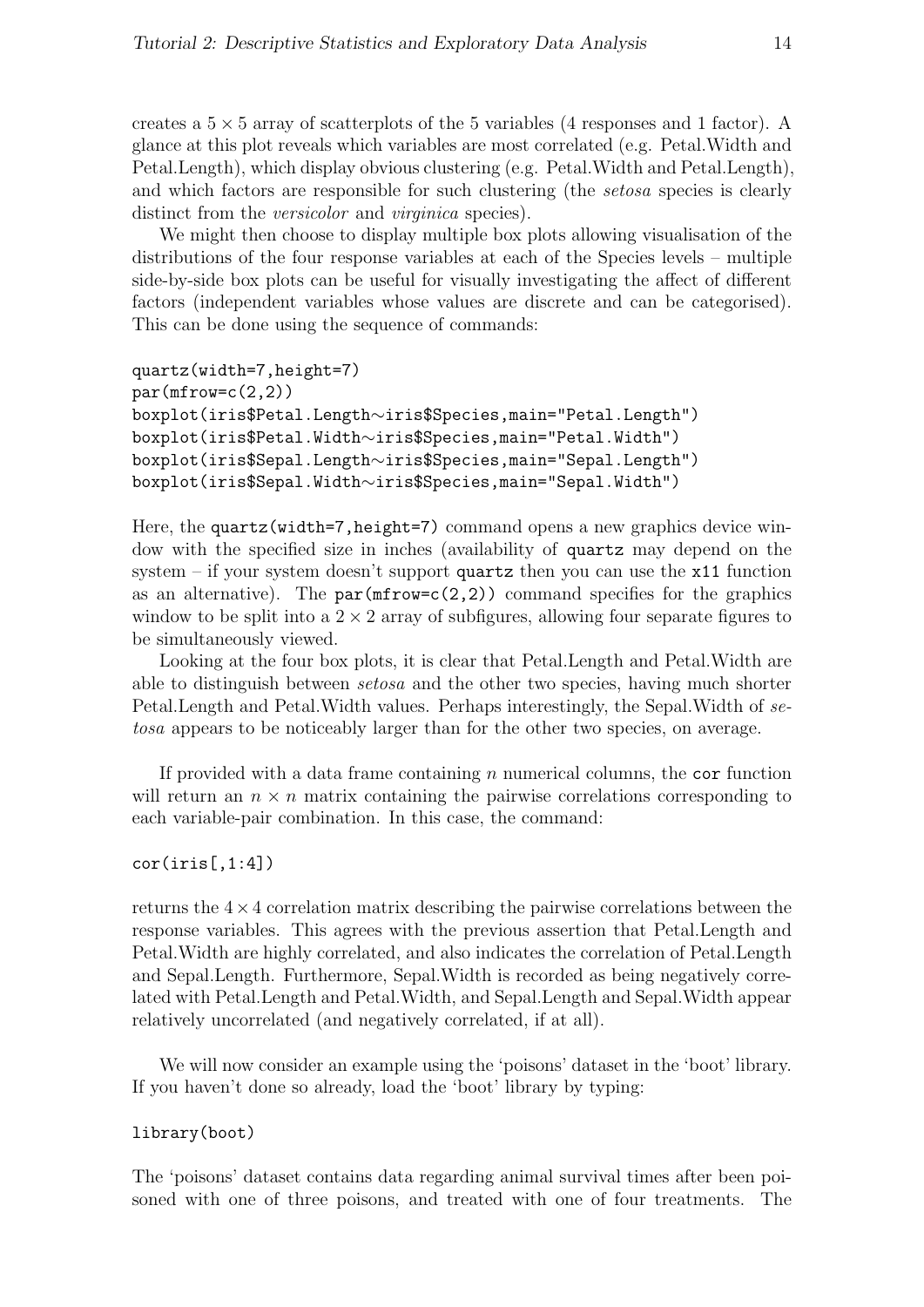command:

## boxplot(poisons\$time∼poisons\$poison)

produces a multiple box plot displaying the distributions of survival times corresponding to each of the three poisons. It is visually evident that poison 3 systematically results in the shorter survival times, whilst poison 1 seems to result in longer survival times, on average. In an attempt to further explore poison 1, we can display box plots corresponding to the four treatments given poison 1:

```
boxplot(poisons$time[poisons$poison==1->a]∼poisons$treat[a])
```
We can see that, for poison 1, treatment A results in the shortest survival times, whilst treatment B results in the longest survival times.

Expanding our attention to also include poisons 2 and 3, we can display box plots corresponding to the four treatments, for each of the three poisons:

```
color = c(rep("red", 4), rep("blue", 4), rep("orange", 4))boxplot(poisons$time∼poisons$treat+poisons$poison,col=colour)
```
Here, we specify the sum: poisons\$treat+poisons\$poison as the factor, which automatically expands to all possible pairwise combinations (=12 levels in this case). We also colour the box plots red, blue and orange, corresponding to poisons 1, 2 and 3, respectively, aiding visual clarity. Visual inspection of the resulting box plots confirms that the behaviour observed for poison 1 holds for poisons 2 and 3 also – given a particular poison, treatment A results in systematically shorter survival times, whilst treatment B results in systematically longer survival times.

We may now be interested to know whether, given a particular treatment, poison 3 always results in systematically lower survival times. To answer this visually, we can reorder and recolour the box plots:

```
color = c(rep("red", 3), rep("blue", 3), rep("orange", 3), rep("green", 3))boxplot(poisons$time∼poisons$poison+poisons$treat,col=colour)
```
making it easy to conclude that poison 3 does always result in systematically lower survival times, given a particular treatment.

# Task 11:

- 1. Recall the example that focussed on the 'iris' dataset. Using this dataset, calculate the three separate correlation matrices of the four response variables, which correspond to the three levels in the Species factor.
- 2. Is the previous assertion that Petal.Length is highly positively correlated with Petal.Width justified?
- 3. Is the previous assertion that Petal.Length is highly positively correlated with Sepal.Length justified?
- 4. Is the previous assertion that Petal.Length and Petal.Width are negatively correlated with Sepal.Width justified?